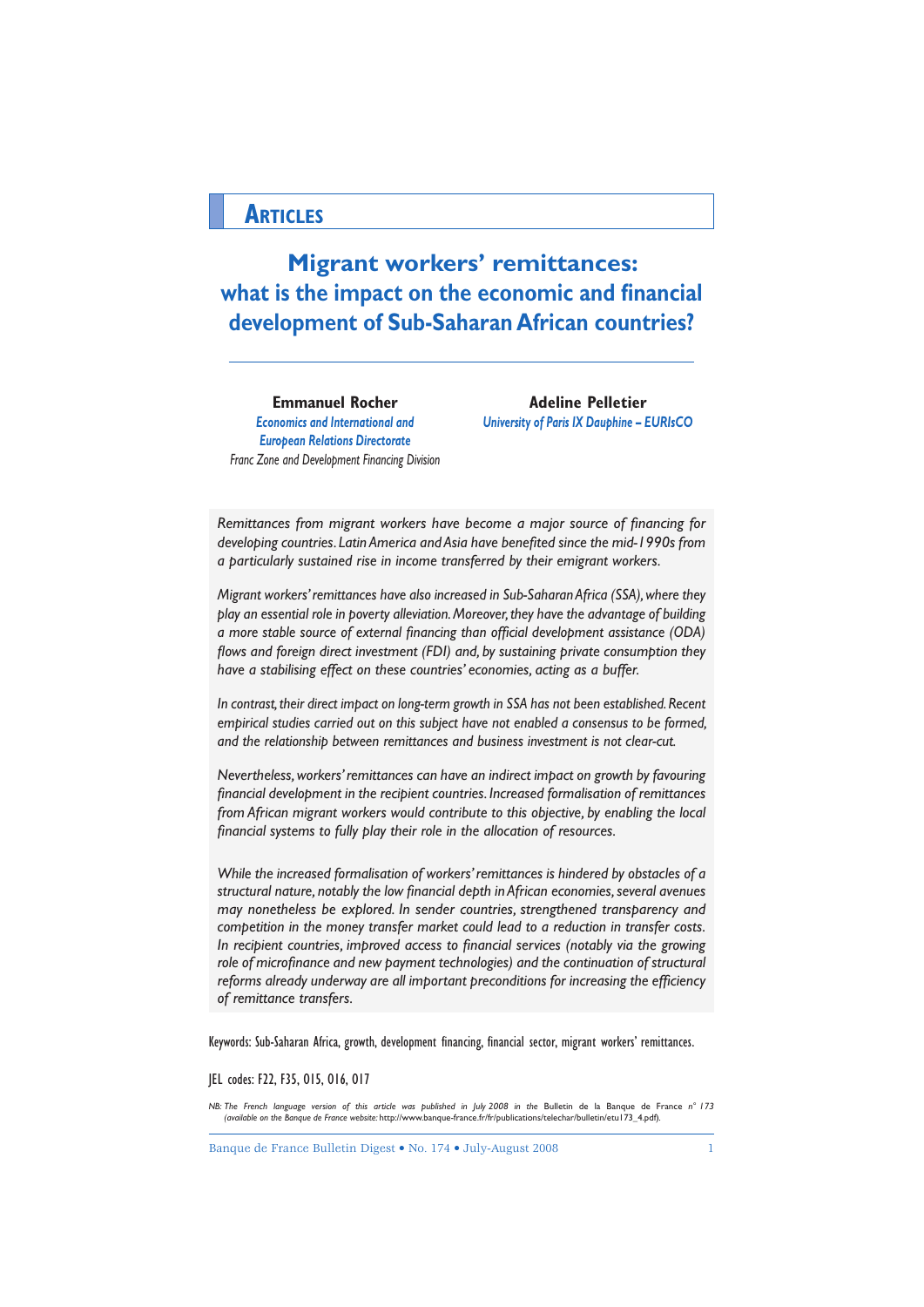In recent years, the role of workers' remittances in economic developsible as constituted a recurrent topic of research and political debate. n recent years, the role of workers' remittances in economic development

This paper emphasises the significance of workers' remittances in the financing of developing countries, notably in SSA, and their essential contribution to poverty alleviation. It describes the main results of recent studies that have examined the impact of workers' remittances on long-term growth in SSA. These studies have produced mixed results, particularly on productive investment (see Section 1). This paper also encourages increased formalisation of remittances from migrant workers to this region in order to contribute to the strengthening of local financial systems and to the improvement in the recipient countries' growth potential (see Section 2).

Lastly, this paper explores a number of avenues that could remove the obstacles to the formalisation of workers' remittances and improve their impact on growth (see Section 3).

# **1| The significance of remittances from migrant workers in Sub-Saharan Africa**

## **1|1 An essential source of development financing**

Since the mid-1970s, the amount of workers' remittances has increased fairly constantly, with a particularly sharp rise in Latin America and Asia as of the mid-1990s (Chart 1). Between 2000 and 2006, workers' remittances to developing countries more than doubled, overall, reaching around USD 180 billion, i.e. almost twice the amount of official development assistance (ODA) flows to these countries.

These overall developments are partly due to the increase in the number of migrant workers: between 1995 and 2004, the increase in the share of the foreign-born population in the total population in OECD countries ranged from between 0.6 point in Australia (23.6% of the total population in 2004) and 4.1 points in Ireland  $(11\%$  of the population in 2004).<sup>1</sup> The growing integration of migrants in the economies of host countries has been accompanied by an improvement in migrant workers' incomes and, as a result, in their remittance capacity. The increase in total flows is also due to an improvement in the statistical recording of remittance flows in the balance of payments, together with the increased use of formal financial services by migrants from Latin America and North Africa.

*<sup>1</sup> Lemaitre, Thoreau, 2006.*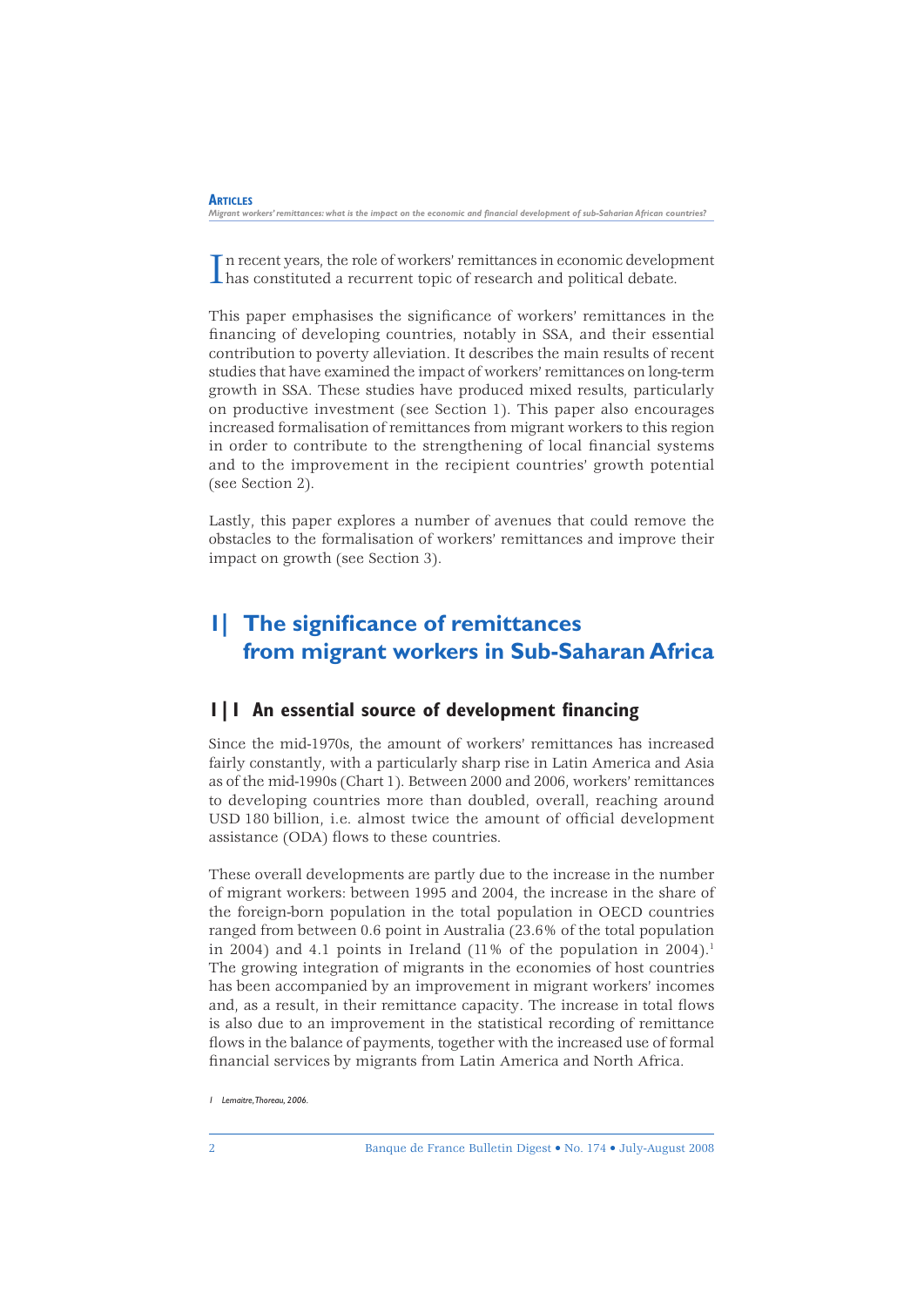

At the same time, ODA flows stagnated somewhat during the 1984-2005 period, with the notable exception of aid to SSA since 2000 (Chart 2).

By comparing the amounts of remittance flows and official assistance with FDI flows, attention may be drawn to the differences in external financing patterns of the four major emerging regions (Chart 3).

Latin America receives almost 30% of worldwide remittance flows to developing countries. The significance of North American investment in the zone accounts for the fact that it is also the region, along with SSA, that receives the most FDI as a percentage of GDP.



Banque de France Bulletin Digest • No. 174 • July-August 2008 3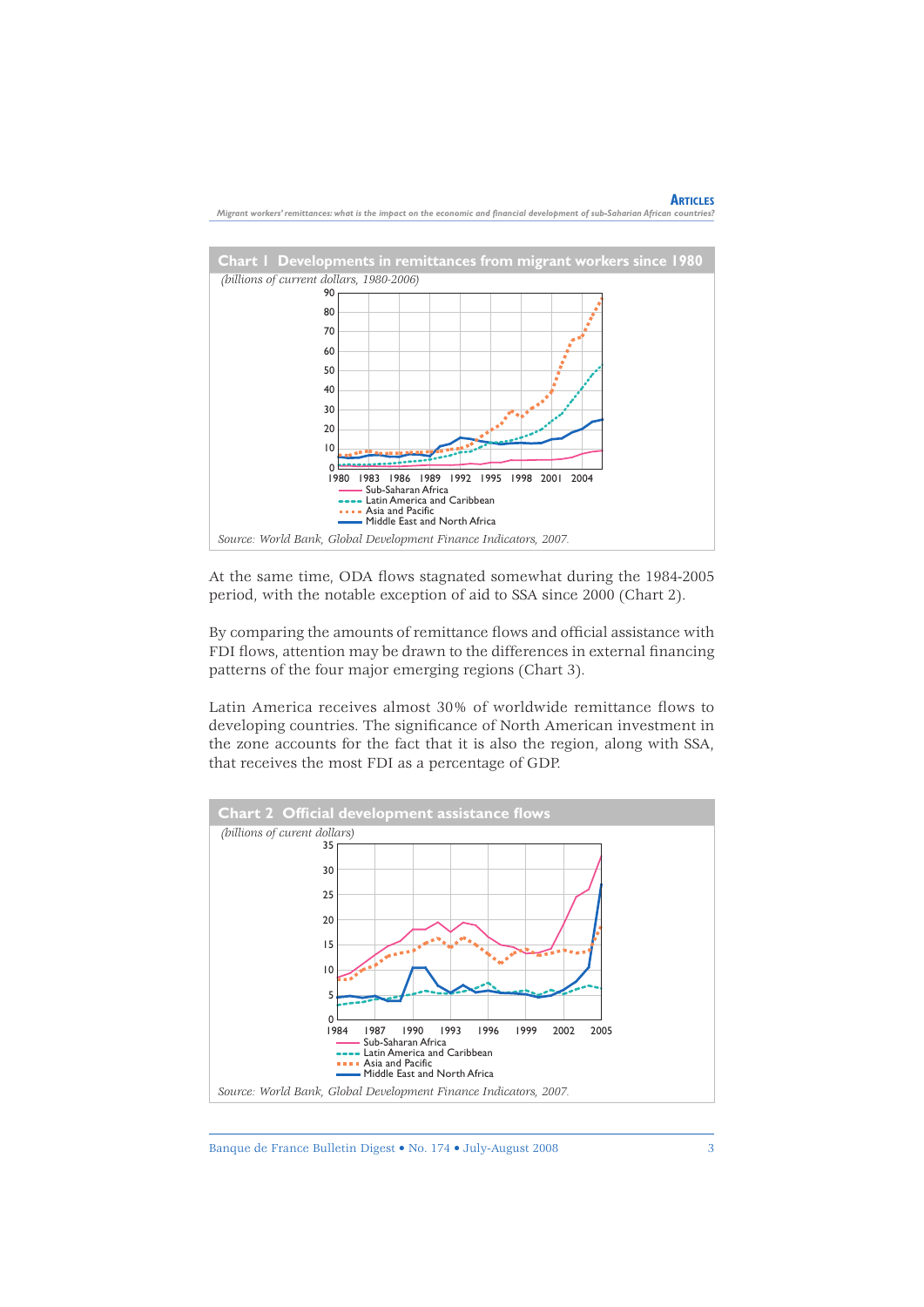

*Migrant workers' remittances: what is the impact on the economic and financial development of sub-Saharian African countries?* 

Although Asian countries receive almost half of worldwide remittance flows to developing countries, this income represented less than 2% of their GDP on average during the 2001-2006 period.

In contrast, for North Africa and the Middle East, which receive around 15% of total remittance flows, this source of income is the largest in terms of its ratio to GDP of all developing regions (around 3.7% of the region's GDP). This is mainly due to the long history of North African migration to Europe and the development of bank networks accompanying the movements of migrants in Europe, which has favoured formal transfers.

Sub-Saharan Africa remains the region most highly dependent on ODA, which represented an average of 5% of its GDP during the 2001-2006 period. While remittance flows towards SSA followed the overall upward trend and almost doubled between 2000 and 2006, reaching over USD 9 billion, they only account for 1.3% of the region's GDP and 5% of total funds sent to developing countries. This source of external financing in SSA has nonetheless enjoyed an unbroken increase since the beginning of the 1990s, while ODA and FDI flows have undergone strong fluctuations during the period.

For a number of small African countries (Lesotho, The Gambia, Cape Verde Islands, the Comoros), with rather undiversified productive structures, workers' remittances represent an even larger source of external financing, sometimes accounting for 10 to 20% of their GDP (Chart 4). In this regard, the example of the Comoros is very representative of these economies that are highly dependent on remittances. With remittances accounting for 14% of their GDP in 2005,<sup>2</sup> the Comoros apparently ranks  $12<sup>th</sup>$  worldwide

 *2 Source: Central Bank of the Comoros (BCC). The data includes, in private current transfers, estimated informal fund transfers.*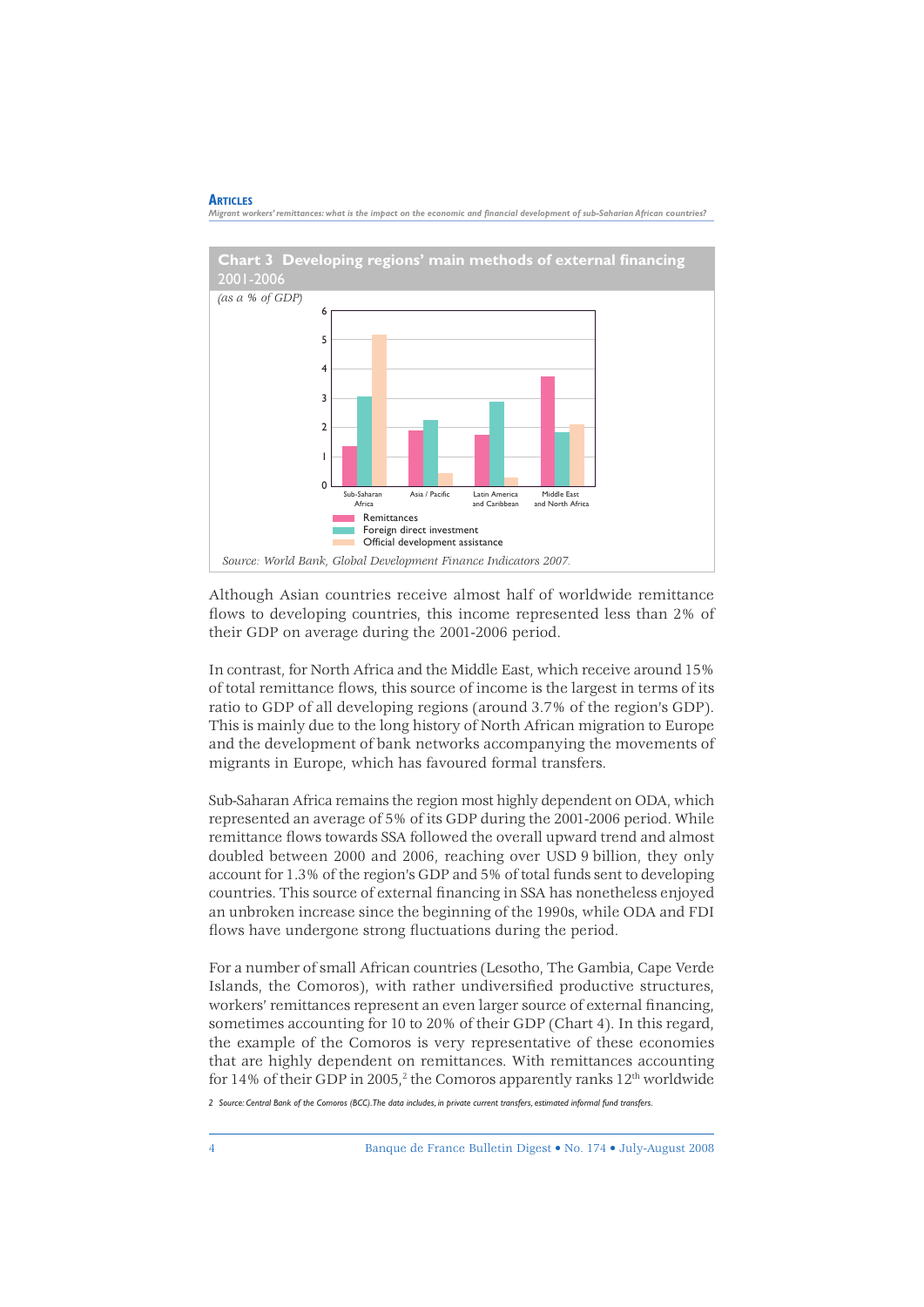

*Migrant workers' remittances: what is the impact on the economic and fi nancial development of sub-Saharian African countries?*

in terms of the ratio of remittances to GDP, according to the World Bank. The size of remittances also increased sharply between 1995 and 2005, representing an average of 160% of exports of goods and services and 72% of ODA, and even exceeding the volume of ODA flows as of 2003. Compared to the ratio of workers' private remittances to GDP of just 4% in 1995, this is an increase of 10 points in 10 years.

## **1|2 A varying impact on growth determinants**

#### 1|2|1 An active role in sustaining consumption and reducing poverty

In Sub-Saharan Africa, workers' remittances, by increasing the available income of recipient households, have a direct impact on the reduction of poverty and inequalities, as revealed in research by Gupta, Patillo and Wagh (2007). This research shows in particular that a 10% increase in remittance flows is associated to a  $1\%$  reduction in the level of poverty per capita and the dispersion of income per capita. Remittances help to smooth consumption (Kannan and Hari, 2002) by acting as an insurance mechanism in the event of adverse shocks (Lucas and Stark, 1985; Yang and Choi, 2007). A significant share of remittances is generally spent on non-durable consumer goods while a smaller share is saved or invested. In certain regions of SSA, the share of remittances spent on consumption can reach up to 80% (Maimbo and Ratha, 2005). A targeted study on the economy of the Comoros confirms the strong correlation between remittances and household consumption (see Box 1).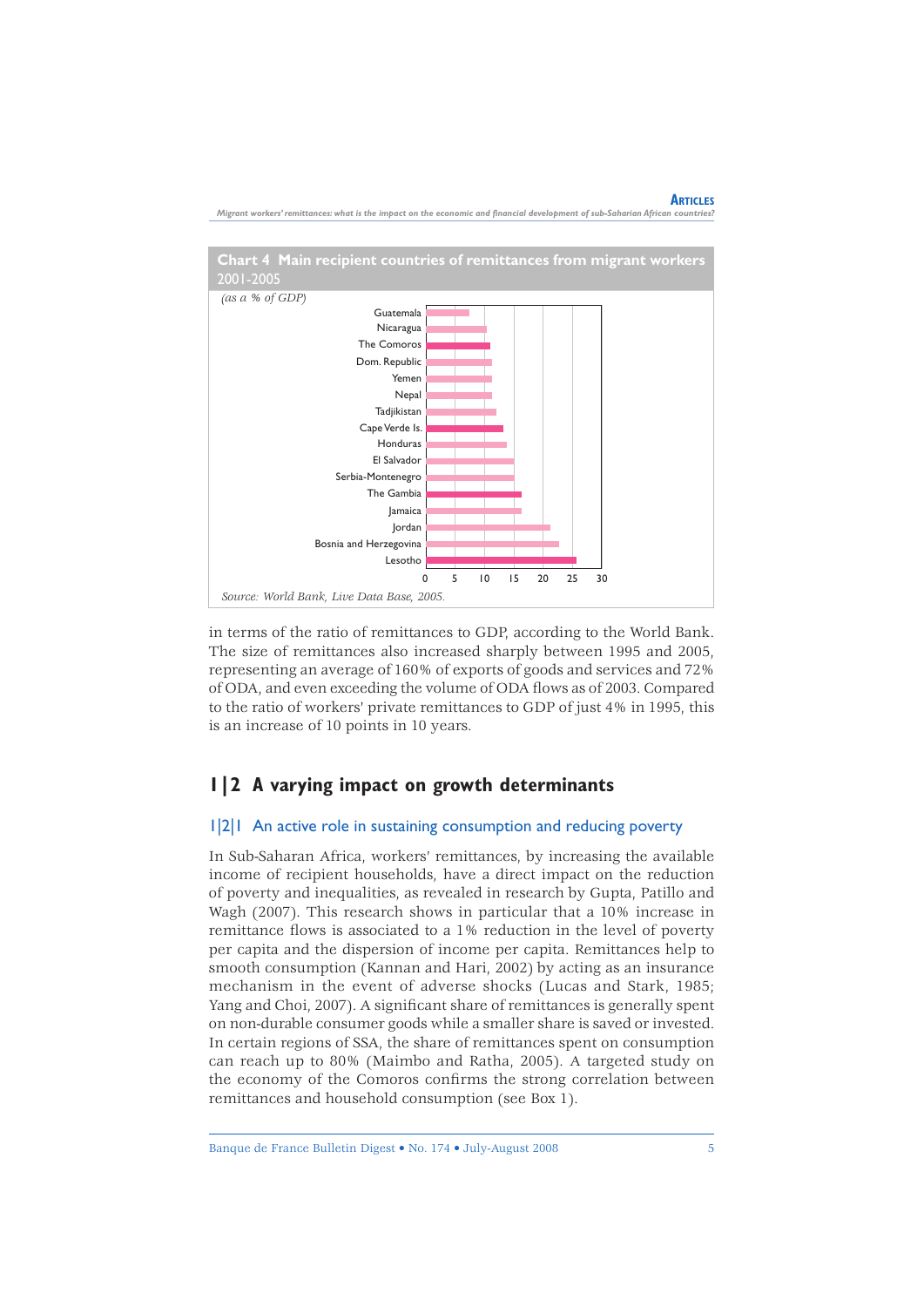#### *BOX 1*

**ARTICLES**

### *THE IM P A CT OF RE M ITTA NCE S ON M A CROE CONOM IC VA RIA B LE S: A CA SE STUDY OF THE COM OROS*

*This box aims to study the relationship between the main macroeconomic variables*  of the Comoros' national accounts and workers' remittance flows.

*Since 1985, gross fi xed capital formation as a percentage of GDP has fallen markedly, dropping from 35% of GDP to 10% in 2005. Conversely, the share of household final consumption has remained stable, at around 80 to 90% of GDP, in a context of weak economic growth. It would therefore seem (see Chart below) that remittances have helped to sustain household consumption but not to counter the decline in domestic savings and investment, which began in the 1980s.*

*A study of the correlation between workers' remittances and the main macroeconomic variables highlights the strong positive correlation between household final consumption* and remittances (the correlation coefficient is 0.94).

*The negative correlation between the trade balance and remittances (- 0.80) could be explained by the fact that in the Comoros' case, an increase in funds sent reduces the trade surplus or increases the trade deficit via a rise in consumer goods imports.* 

In contrast, the relationship between remittances and gross fixed capital formation is *affected by a weak correlation coefficient (0.25).* 

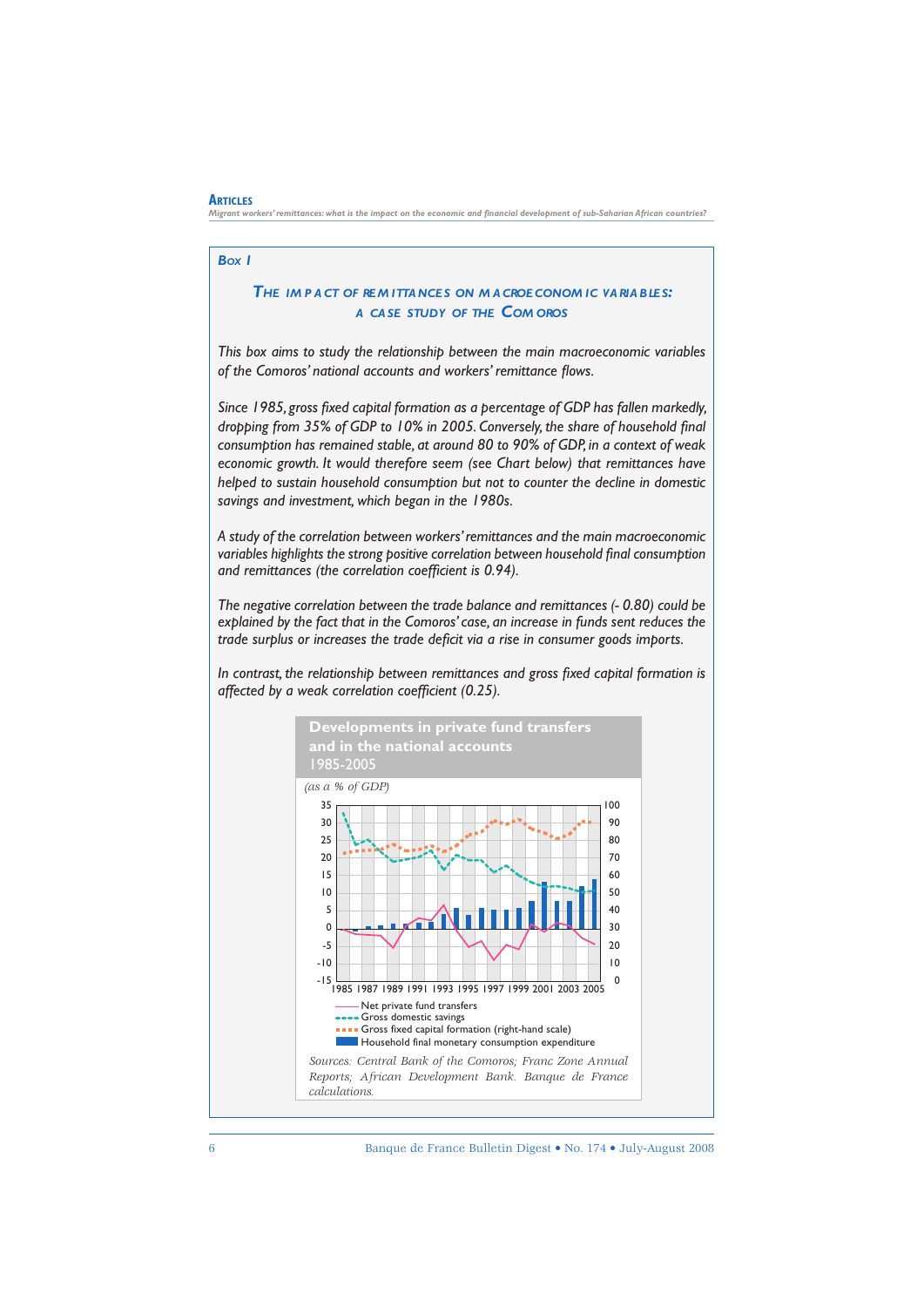#### 1|2|2 A less obvious impact on private investment and growth

A share of remittances is also allocated to the financing of investment in human capital (education, health) or infrastructure (housing), which influences long-term development and the reduction of inequalities (World Bank, 2006). Thus, remittances sent by Comorian community associations in France, which collect funds from migrants, finance investments in community amenities and infrastructure in the Comoros (schools, hospitals, etc.). However, a very small share is destined for productive investment.

This finding is supported by several empirical studies. Thus, in Mali and the Comoros, less than 10% of remittances are allocated to local investment (Martin et al., 2002). In Ghana, around 30% is invested in assets (land, buildings, etc.) (Schoorl, et al., 2000).

Furthermore, it is worth noting that the results of the main empirical studies available (Chami et al., 2008; Chami, Fullenkamp, Jahjah, 2005; Giuliano and Ruiz Arranz, 2003) have not enabled a stable and well-established relationship to be drawn between workers' remittances and long-term growth in recipient countries. In particular, positive and significant coefficients are only identified when the variables relative to investment are excluded from estimations.

However, a consensus exists as regards the stabilising effect of remittances on the growth of developing economies and their role as buffers. Thus, Chami, Fullenkamp and Jahjah (2005) find a negative and significant relationship (the estimated coefficient is equal to -16.98) between workers' remittances and the per capita income gap between these countries and the United States. Remittances are correlated to the weak economic performance of the recipient country.3 This would suggest that the motive behind most remittances is to compensate income loss following deterioration in the economic environment. These results are supported by subsequent research carried out by Chami et al. (2008), showing that remittances have the property of reducing the volatility of the recipient countries' GDP growth. A one-point increase in the ratio of remittances to GDP would thus reduce the standard deviation of the recipient country's GDP growth by 0.16 point.

3 This result is confirmed, for example, for the Comoros (the estimated coefficient is equal to -4.54) where remittances have increased rapidly *over recent years (see Box 1). During the 1985-2006 period, the estimated relationship is as follows: d(logtf)= -4.54d(yC-yUS)+0.006(rC-rUS) R²=0.14 ( -4.57) (0.19)*

Banque de France Bulletin Digest • No. 174 • July-August 2008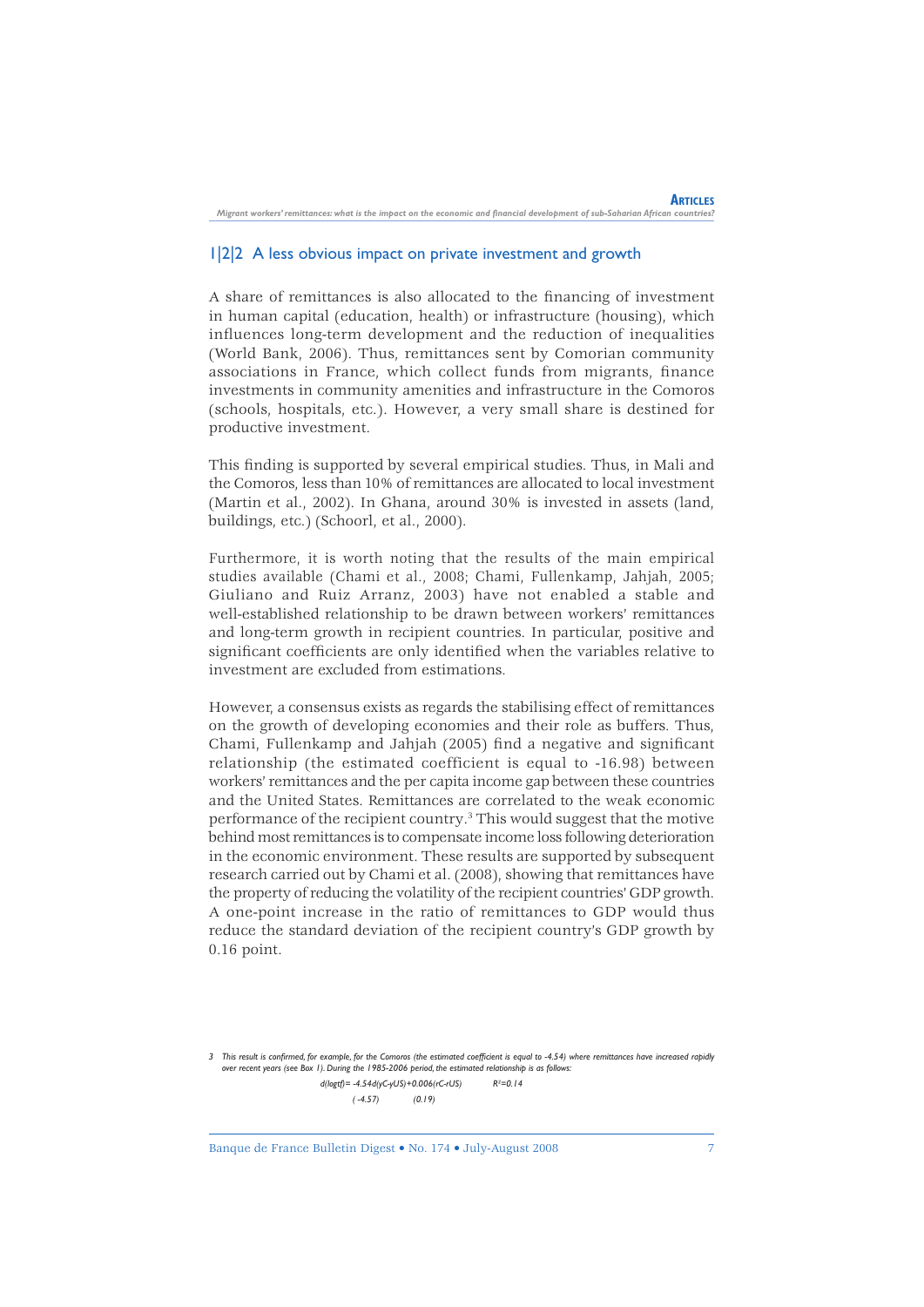# **2| Financial development and formalisation of workers' remittances**

The significance of remittances sent informally, rather than through financial bodies (banks, money transfer companies etc.), constitutes a specificity of funds sent to SSA, likely to affect the relationship between these flows, productive investment and growth in the recipient economies. The assumption used in this section is based on the idea that by enabling the local financial systems to play their role in the allocation of resources and by favouring financial development, increased formalisation of transfers is likely to contribute to long-term growth in developing economies.

## **2|1 From the formalisation of remittances to economic development**

The lion's share of remittances from migrant workers is informal. Informal remittances account for 5 to 250% of officially recorded flows (Freund and Spatafora, 2005) (see Box 2). Nonetheless, there is considerable heterogeneity between the developing regions, as remittances to SSA are mainly sent via informal channels, whilst flows to Latin America are essentially conveyed through formal channels. Informal transfers only account for 15 to 20% of total remittances in El Salvador, while over 70% of remittances to the Comoros, Mali and Senegal from France are sent via informal channels (Freund and Spatafora, 2005).

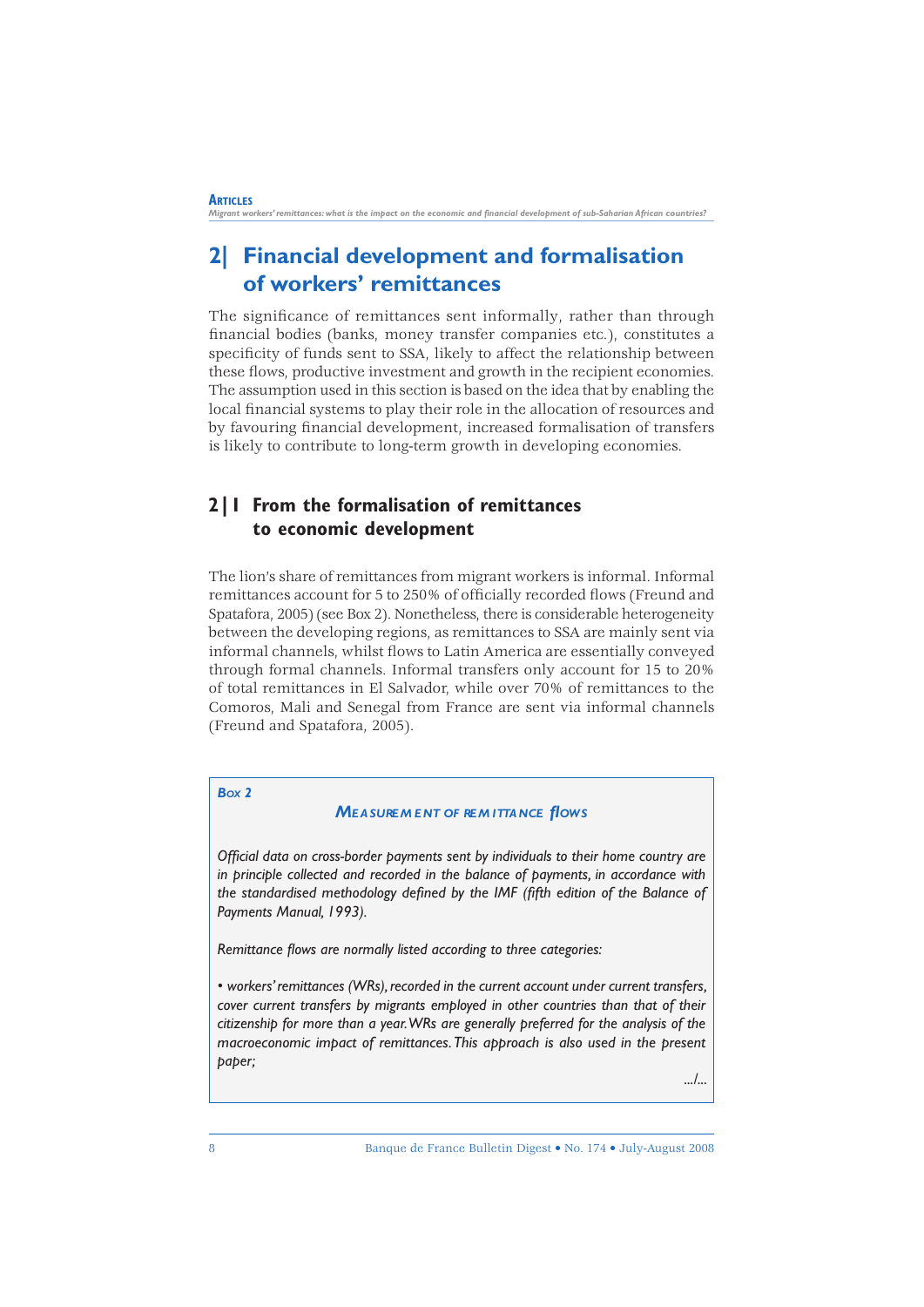*Migrant workers' remittances: what is the impact on the economic and fi nancial development of sub-Saharian African countries?*

*.../...*

*• compensation of employees (CoE), recorded in the current account under income,*  comprises wages, salaries and other benefits (in cash or in kind) earned by individuals *for work performed for and paid by residents of those host countries, including seasonal or other short-term work (during a period of less than one year) carried out abroad;*

*• migrant transfers (MTs), recorded in the capital account under capital transfers, are*  contra-entries to flows of goods and changes in financial items that arise from the *migration (change of residence for at least a year) of individuals from one country to another. The transfers recorded are thus equal to the net worth of the migrants at the time of migration (cash and goods transferred).*

*In spite of these efforts to standardise methodology, the collection and recording of reliable data in terms of money transfers remain particularly sensitive. One of the*  main sources of difficulties is the myriad of financial and non-financial institutions *likely to capture all or some of the remittance flows, which involves, for central banks* establishing balance of payments, the preparation of specific reports. A recent study *(De Luna Martinez, 2005) has revealed that, out of a sample of 40 central banks in developing countries, only 65% of them collected data on the activities of bureaux de change, and just 35% and 38% on the activities of money transfer companies*  and post offices. However, the activity of commercial banks was better documented, *with 90% coverage.*

*Another major constraint is in the estimation of the share of payment*  flows sent via informal channels. These flows comprise all money transfers *that do not involve formal contracts, such as money transferred in cash or via another means (e.g. fax) between friends, family members or community members. The aforementioned World Bank study (De Luna Martinez, op. cit.) indicated that in this domain, only a quarter of central banks in the sample collected data on informal transfers, via the use of special inquiries, either by questioning migrants, upon return to their country, or recipient households.* 

*In view of the risk of errors and approximations inherent in these methods of evaluation*  and the absence of monitoring of these flows by a large number of central banks, the balance of payments data therefore does not reflect the exact amount of the money *transfers. Informal transfers to Latin America thus represent 5 to 20% of official payments. The proportion is higher for fl ows to SSA, where informal transfers represent 45 to 65% of formal fl ows (Freund and Spatafora, 2005).*

Transactions via formal channels nonetheless provide the best guarantees in terms of security, not just for the sender and the recipient but also for the economic system as a whole, as formal transactions are subject to anti-money laundering legislation. There are also other positive externalities associated to the use of financial services for fund transfers. Indeed, by facilitating migrant families' access to financial institutions, the formalisation of transfers is likely to influence the financial practices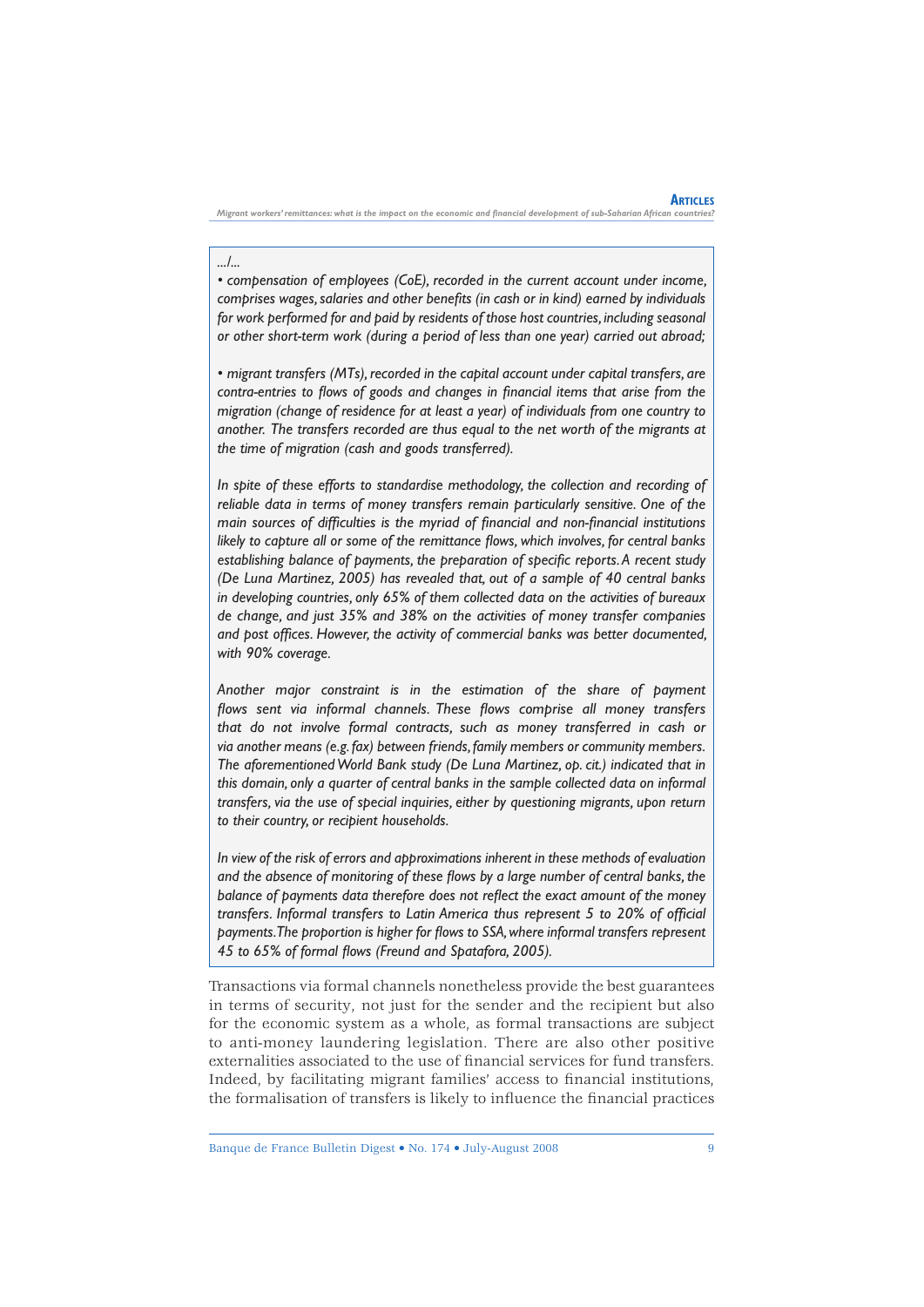of recipient populations, by inciting them to hold a current account or savings account, or providing them with access to financing, linked to remittance flows, for the creation of micro-enterprises. The formalisation of transfers can also contribute towards the financial development of the recipient country.

As is the case for growth, the causal links between the formalisation of migrant workers' transfers and the economic development of the host country remain uncertain. However, it seems that by working on the development of the financial sector, transfers can have an indirect impact on long-term growth. For example, the banking sector, by reducing the transaction costs, is in a better position to direct fund transfers to the most profi table projects, which could strengthen the developing countries' growth potential. Moreover, fund transfers may also offset the imperfections of the recipient countries' financial system by easing credit constraints for potential entrepreneurs who do not have access to loans from the banking sector. Workers' remittances can therefore impact productive investment by offering an alternative financing source to economic players excluded from conventional financing channels. These advantages are confirmed by Giuliano and Ruiz-Arranz (2005) and Levine (2004), who highlight the impact of money transfers and the level of financial development on the economic growth of recipient countries. For SSA, the significant impact of transfers on financial development has been more particularly underscored by the works of Gupta, Patillo and Wagh (2007).

## **2|2 Factors determining the degree of formalisation**

African migrants' preference for informal transfers is due to a number of factors, based mainly on the relative cost of transfers via formal channels, but also on other non price barriers to bank access and use of banking services, such as physical access to bank branches and the geographic coverage of bank networks.

## 2|2|1 Transaction costs via formal channels

Often quicker than formal transfers, informal transfers present certain practical advantages: there is no need, for example, to hold a bank account. The costs involved are also markedly lower than those of formal transfers: the cost of informal transfers is generally estimated at 3 to 5% of the amount sent, whilst the cost of money transfer services offered by financial intermediaries are considerably higher, reaching up to 17% of the amount sent (see Table 1). On average, transaction costs of transfers via formal channels are estimated at 12% of the amount sent.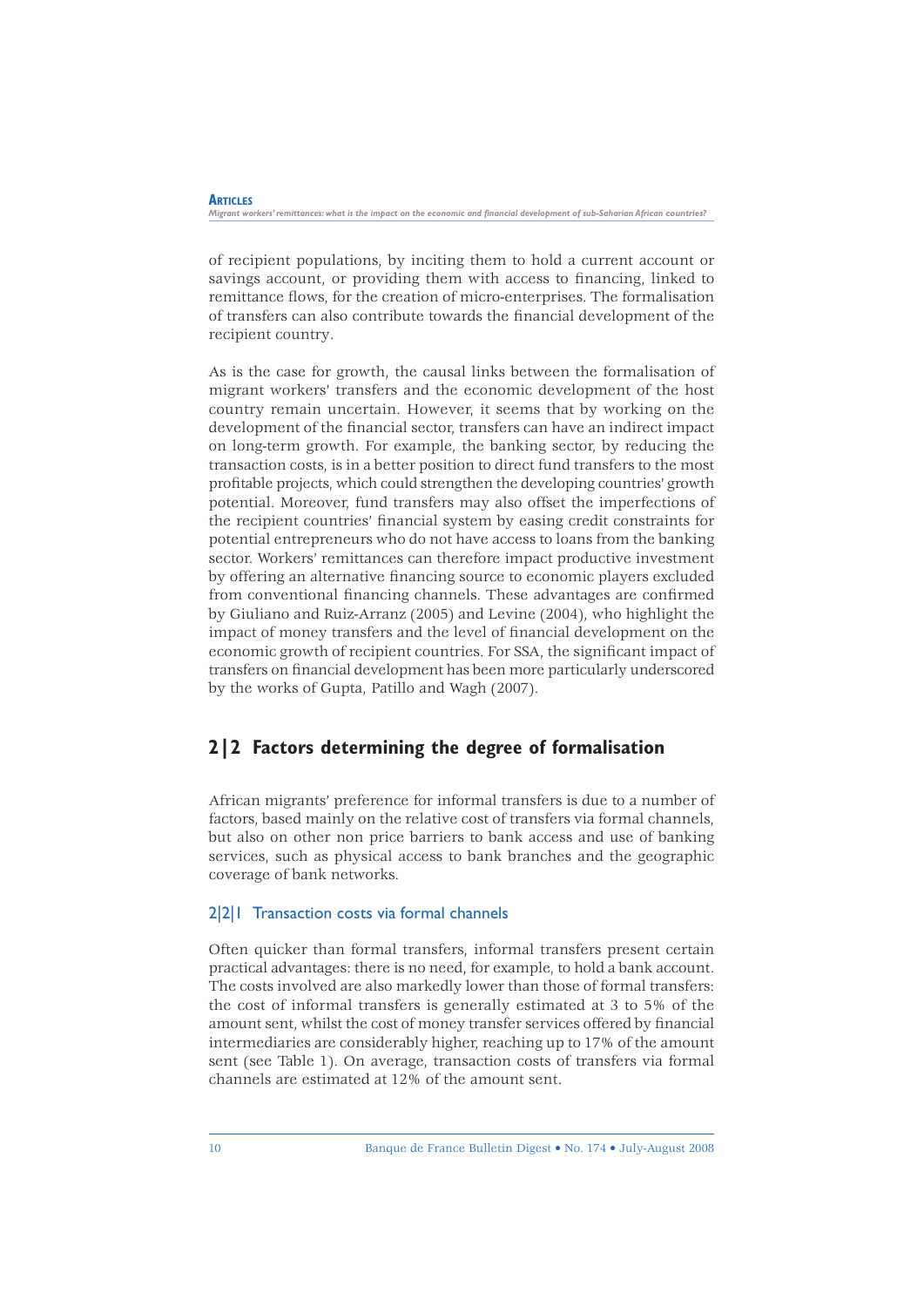|                                                                                                                               |  |  | <b>ARTICLES</b> |
|-------------------------------------------------------------------------------------------------------------------------------|--|--|-----------------|
| Migrant workers' remittances: what is the impact on the economic and financial development of sub-Saharian African countries? |  |  |                 |

**Table 1 Comparison of money transfer costs via formal channels**

| (as a %, for an amount of USD 200)                                                         |               |  |  |  |  |  |
|--------------------------------------------------------------------------------------------|---------------|--|--|--|--|--|
| <b>To Latin American countries</b>                                                         |               |  |  |  |  |  |
| <b>From the United States:</b>                                                             |               |  |  |  |  |  |
| Ecuador                                                                                    | 4.9           |  |  |  |  |  |
| El Salvador                                                                                | 6.2           |  |  |  |  |  |
| Mexico                                                                                     | 6.9           |  |  |  |  |  |
| Dominican Republic                                                                         | 10.4          |  |  |  |  |  |
| Jamaica                                                                                    | 8.1           |  |  |  |  |  |
| <b>Barbados</b>                                                                            | 11.7          |  |  |  |  |  |
| Venezuela                                                                                  | 17.1          |  |  |  |  |  |
| <b>To African countries</b>                                                                |               |  |  |  |  |  |
| <b>From the United States:</b>                                                             |               |  |  |  |  |  |
| Cape Verde                                                                                 | 5.2           |  |  |  |  |  |
| Ghana                                                                                      | 7.5           |  |  |  |  |  |
| Zimbabwe                                                                                   | 11.9          |  |  |  |  |  |
| <b>From France:</b>                                                                        |               |  |  |  |  |  |
| Morocco                                                                                    | 4.5           |  |  |  |  |  |
| Senegal, Mali                                                                              | $8.0 - 9.5$   |  |  |  |  |  |
| <b>The Comoros</b>                                                                         | $12.0 - 19.0$ |  |  |  |  |  |
| Sources, Latin American Council (2004 data for Latin American countries). Banque de France |               |  |  |  |  |  |

*Sources: Latin American Council (2004 data for Latin American countries); Banque de France (2007 data for African countries with the exception of Ghana and Zimbabwe); Sander C. (2003 data for Ghana and Zimbabwe).*

*Note: With the exception of transfers from France to Morocco (via banks), all transfers are sent via money transfer companies.*

The cost differential between formal and informal services is particularly due to differences in exchange rates, since those applied in the context of informal exchanges are considerably lower than those practiced by financial intermediaries. Moreover, formal services can also entail expenses in the recipient country, as well as various non-negligible fees.

However, the use of informal transfers assumes the acceptance of a high level of risk. Transfers via informal channels are particularly exposed to risks of loss, theft, misappropriation and/or fraud of various kinds.

Moreover, charges related to formal money transfer services diminish gradually in line with total volumes sent to home countries and the length of time the migrants have lived in the host country. The difference of costs observed between Morocco and the Comoros for transfers sent from France may therefore be partly due to the existence in France of a developed bank network specialised in transfers to Morocco.

#### $2|2|2$  Access to financial services in the recipient countries

Financial depth in recipient countries and the general conditions of access to financial services are also key factors in facilitating the use of formal transfers.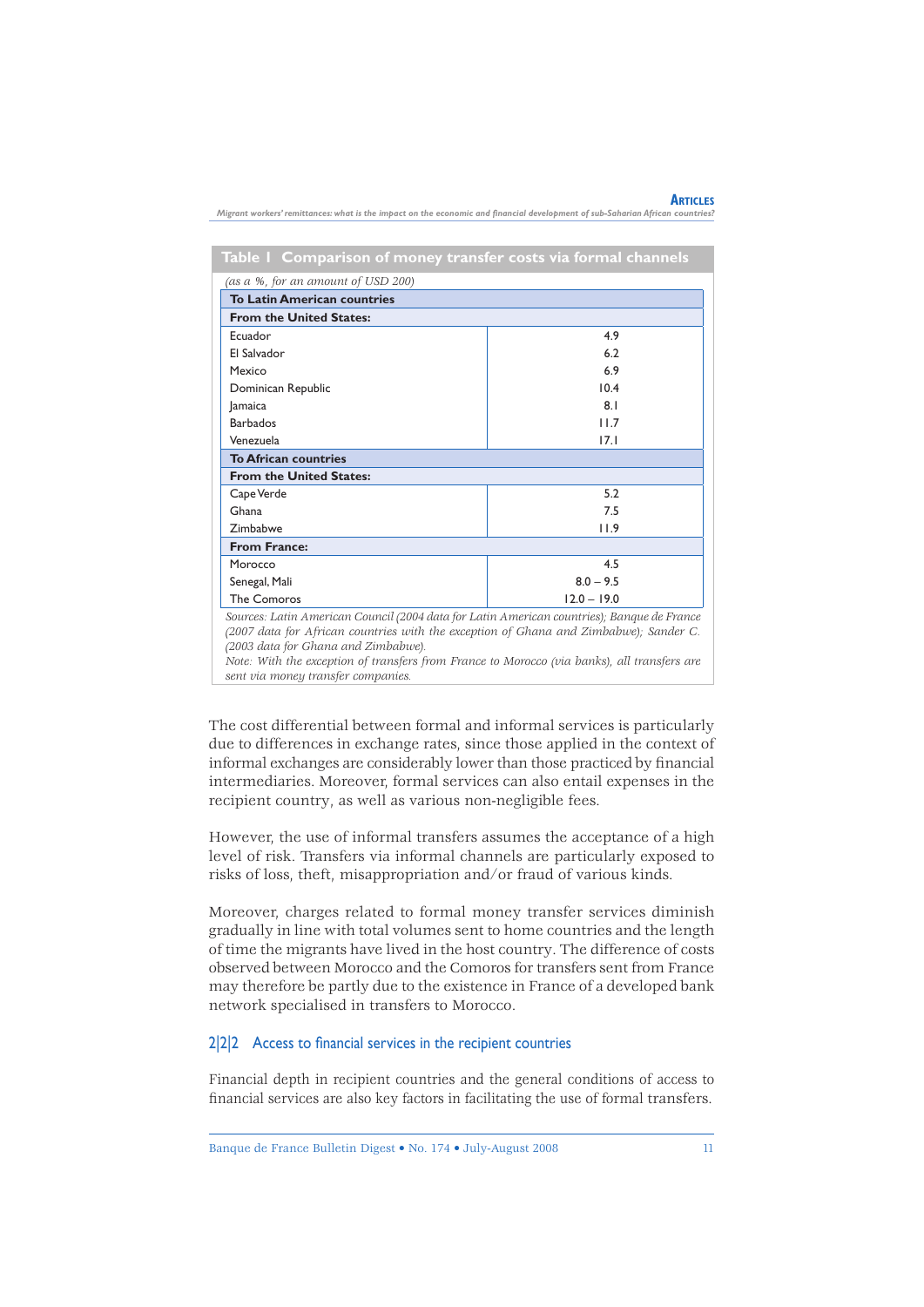#### **ARTICLES**

- **Migrant workers' remittances: what is** the impact on the economic and financial development of sub-Saharian African countries?<br>Migrant workers' remittances: what is the impact on the economic and financial development o

|                                     | M <sub>2</sub> /GDP<br>$(\%)$ | <b>Credit</b><br>to<br>private<br>sector/<br><b>GDP</b><br>$(\%)$ | <b>Bank</b><br>deposits/<br><b>GDP</b><br>$(\%)$ | <b>Number</b><br>of bank<br>branches<br>per<br>100,000<br>inhabitants | <b>Population</b><br>holding<br>a bank<br>account<br>$(\%)$ |  |  |  |
|-------------------------------------|-------------------------------|-------------------------------------------------------------------|--------------------------------------------------|-----------------------------------------------------------------------|-------------------------------------------------------------|--|--|--|
| SSA(a)                              | 26.3                          | 16.7                                                              | 19.0                                             | 2.6                                                                   | 12.6                                                        |  |  |  |
| <b>WAEMU</b>                        | 26.5                          | 17.2                                                              | 21.5                                             | 0.9                                                                   | 3.8                                                         |  |  |  |
| <b>CEMAC</b>                        | 15.1                          | 7.8                                                               | 12.2                                             | 0.6                                                                   | 4.6                                                         |  |  |  |
| Comoros                             | 23.3                          | 6.6                                                               | 13.6                                             | 0.9                                                                   | 5.0                                                         |  |  |  |
| North Africa<br>and the Middle East | 62.1                          | 39.8                                                              | 28.3                                             | na                                                                    | na                                                          |  |  |  |
| South Asia                          | 57.6                          | 35.7                                                              | 26.4                                             | na                                                                    | na                                                          |  |  |  |
| Latin America<br>and the Caribbean  | 58.0                          | 25.7                                                              | 28.1                                             | 9.9                                                                   | 50.0                                                        |  |  |  |

## **Table 2 Financial depth indicators (at end-December 2004)**

*Sources: IMF, World Economic and Financial Surveys; Regional Economic Outlook Sub-Saharan Africa, May 2006; World Bank, Global Development Finance Indicators; Central Bank of the Comoros.*

*(a) SSA excl. South Africa and Nigeria.* 

*na : non available.*

In this regard, the various indicators used to measure financial depth in certain economies appear much weaker in SSA than in the other developing regions (see Table 2). The conditions of physical access to banking services are also more restricted.

All of these factors account for migrants' preference for informal transfers, in contrast with Latin American and North African migrants whose use of formal transfers via banks and money transfer companies has increased.

#### 2|2|3 Ways of improving the impact of transfers on financial development

#### In sender countries: increased transparency and competition in the money transfer market

The authorities of immigration countries are likely to contribute to the reduction in transfer costs by favouring increased transparency in the international money transfer market. These countries in particular have an important role to play in the dissemination of detailed information on the various money transfer methods and their respective costs. The UK's Department for International Development (DFID) has introduced a transfer service and price comparison tool, blazing a trail in this domain, since this experiment has efficiently contributed to lowering costs in certain "corridors". In particular, increased transparency and competition for transfers to India have helped to considerably reduce costs, by 20% since 2005 (see Chart 5).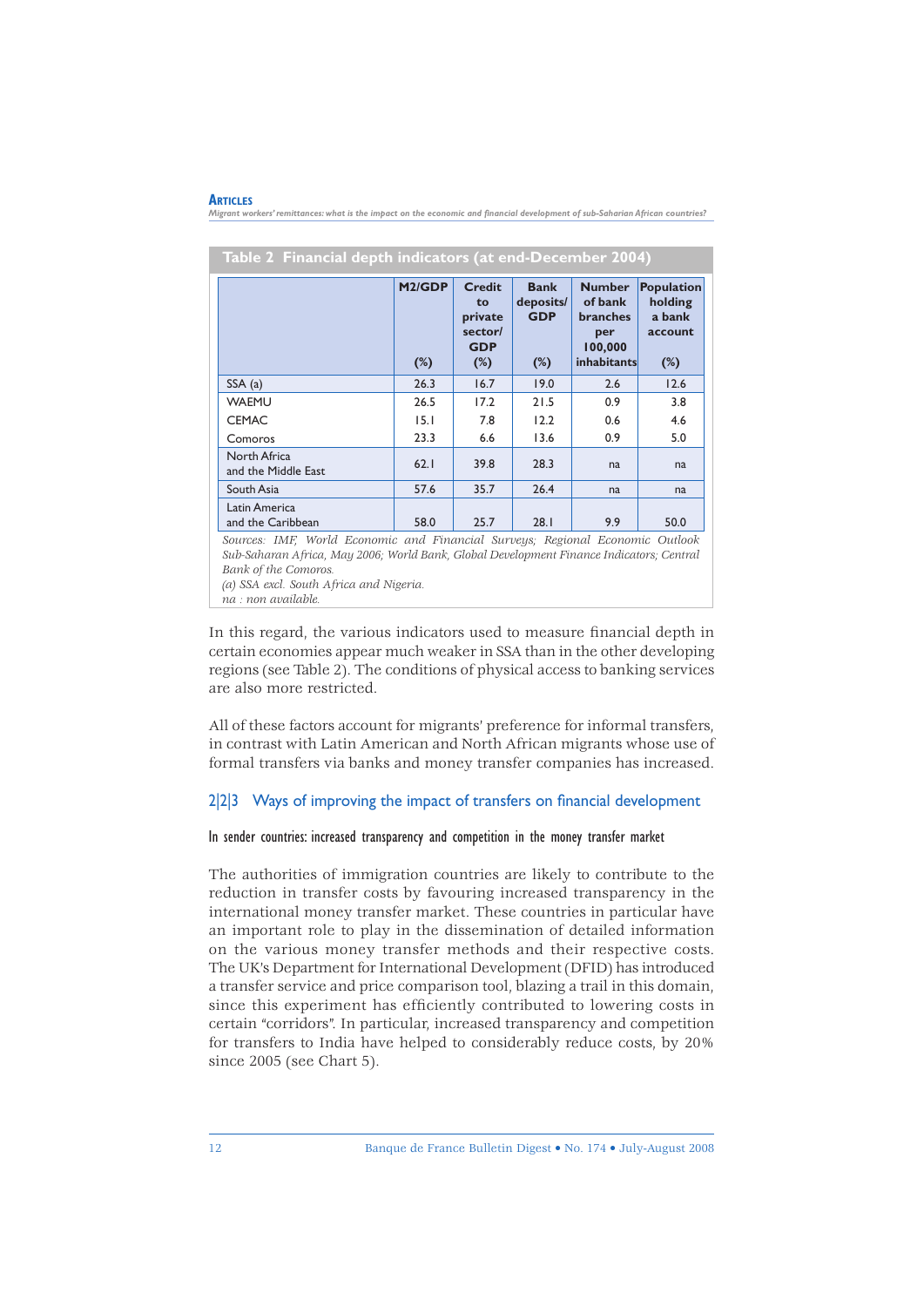

**ARTICLES** *Migrant workers' remittances: what is the impact on the economic and fi nancial development of sub-Saharian African countries?*

At the franc zone Member States meeting on 7 April 2005 in Cotonou, France committed to encouraging competition by developing public information concerning the conditions applied to money transfers. A transfer price comparison tool, available on the Internet,<sup>4</sup> was thus officially launched on 19 November 2007.

Strengthening supply and competition in the money transfer market may also be sought by developing balanced regulatory frameworks, favouring the entry of new players while upholding certain rules, notably those relating to anti-money laundering. In France, the current regulatory framework, which requires the status of financial company in order to carry out fund transfers, is both demanding, as it aims to ensure the safety of transactions and prevent these flows from being used for money laundering and terrorism financing, but is also open to development and competition. The Credit Institutions and Investment Firms Committee (Comité des établissements de crédit et des entreprises d'investissement - CECEI) has, over recent years, adapted its requirements to take into account the market's needs. Thus, after authorising the first financial company in 2003, the CECEI authorised two other French subsidiaries of major international money transfer companies in 2006, which should contribute to the notable strengthening of supply and competition.

The creation of a harmonised framework at the European level could also create opportunities to further facilitate migrant workers' remittance transfers while respecting anti-money laundering requirements. The Payment Services Directive, adopted on 13 November 2007 by the European Parliament and Council, defined, alongside the status

Banque de France Bulletin Digest • No. 174 • July-August 2008 13

*<sup>4</sup> http://www.envoidargent.fr/*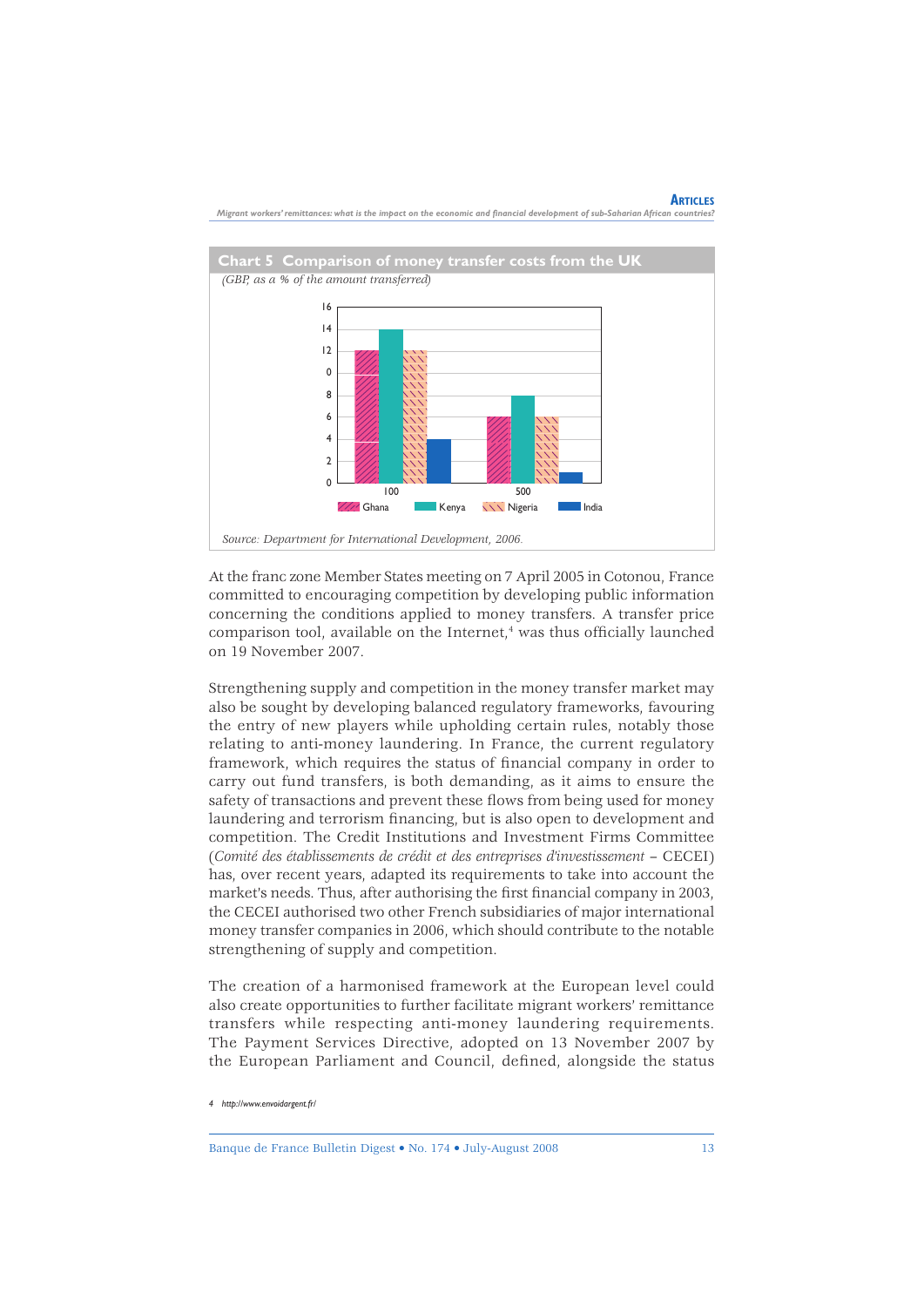#### *Migrant workers' remittances: what is the impact on the economic and financial development of sub-Saharian African countries?*

of credit institution, a new status of payment institutions, for which requirements, notably in terms of minimum capital (EUR 20,000 compared to EUR 2.2 million for the status of financial company), are substantially lower. By reducing the administrative burdens while maintaining strict requirements in matters of money laundering and terrorism financing, this text, which should be transposed into French law during 2009, is likely to contribute to stepping up competition in this market and thus reducing the informal sector's market share.

#### In recipient countries:

**ARTICLES** 

#### • Improving conditions of access to financial services

The pursuit of increased formalisation of remittance transfers and improved economic impact requires reflection on how to improve the conditions of access to fi nancial services. In this respect, the stronger involvement of microfinance institutions in the money transfer services market could be sought. Indeed, the scope of micro-finance networks' geographic coverage and their proximity to rural populations where the banking sector is underdeveloped constitutes a comparative advantage compared with other operators. The mobilisation of microfinance in the setting up of new money transfer channels could thus facilitate the transfer of workers' remittances to their families. It could also encourage the development of a supply of financial products adapted to these populations (housing loans, equipment, etc.) and guaranteed by remittance flows.

Nonetheless, several obstacles are still hindering the expansion of the microfinance sector's role in the implementation of international money transfer services. Microfinance institutions do not have all of the management capacities necessary to supply such products (particularly liquidity management). Specifically, in order to be able to offer an efficient service presenting all relevant guarantees, microfinance institutions must have a healthy financial situation and be subject to rigorous supervision (Sander, 2004), which is not yet the case for the majority of microfinance institutions in SSA. Partnerships between microfinance institutions and banks are nonetheless starting to develop in the area of international money transfers (notably in Mali).

#### • Facilitating the use of new payment technologies associated to mobile telephones

The development of mobile phone use (m-banking) for deposits, withdrawals and transfers is also a solution with strong potential for SSA populations, which are considerably constrained in their access to conventional financial services. Although the mobile phone penetration rate in African countries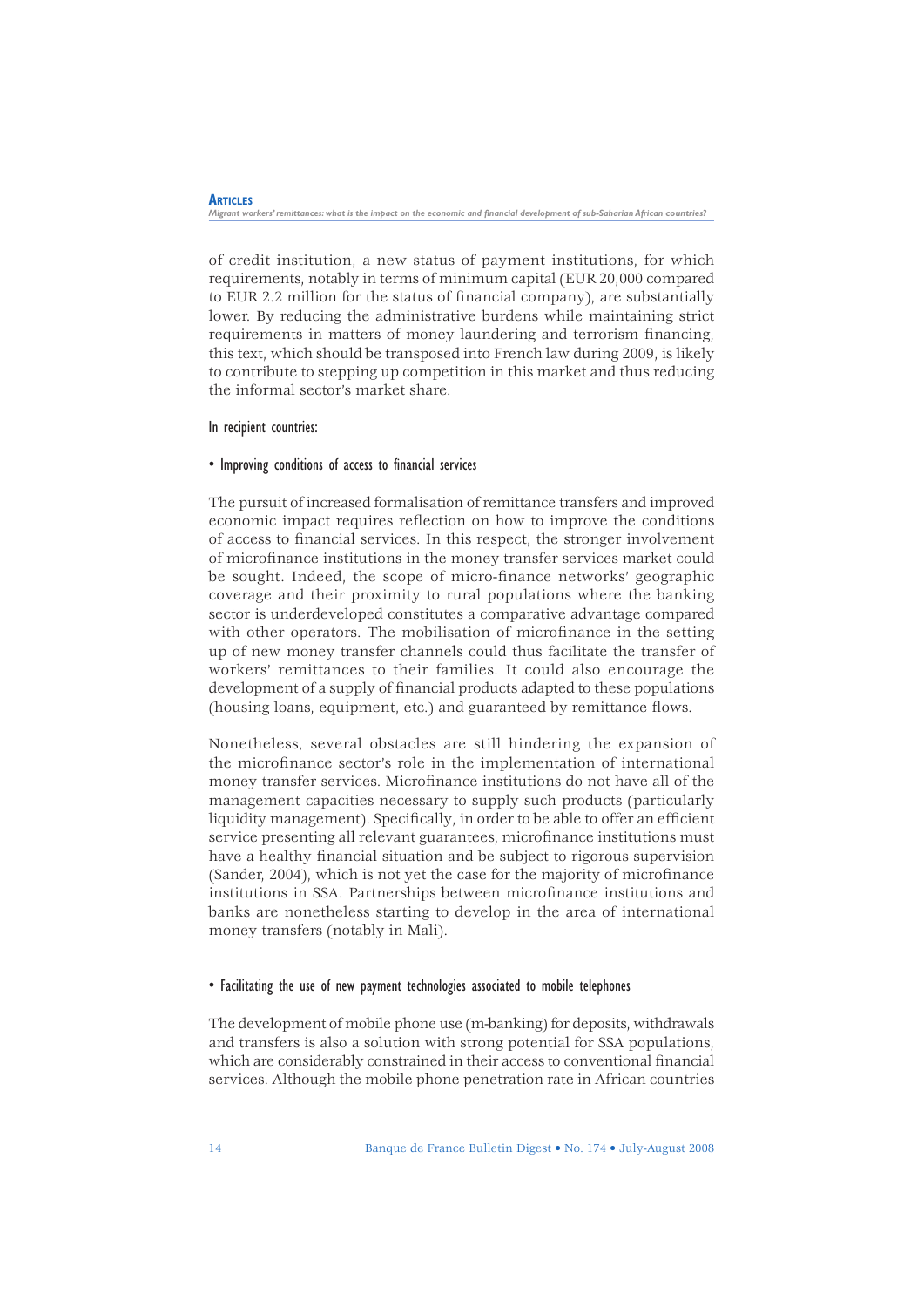only reached 25% in 2007, compared to almost 50% on a worldwide scale, the number of users in the region has practically tripled since 2002 (while in other developing regions they have doubled over the same period).

Pilot projects are now being carried out in South Africa, Kenya and Zambia, using various technical solutions. These can be based on a simple exchange of text messages or involve the use of more complex technologies using encryption to offer a higher level of security for transactions. Generally speaking, in countries where they have been introduced to provide greater access to financial services, new payment technologies associated to mobile phones have helped to facilitate transfers and reduce their costs. International money transfers by mobile phone generate an estimated cost of around 4% of the transaction price, on average.

One of the main challenges posed by facilitating the expansion of these technologies for money transfers is the capacity of financial regulatory authorities to set up a sufficiently flexible and innovative regulatory framework. This should both allow new players into the market, particularly from the telecom sector, and guarantee an adequate level of security, taking into account the services offered and the corresponding level of risk. The requirements in terms of money transfer security could notably be adapted according to the types of transactions carried out and the volumes transferred, like the measures taken in this area by the European Payment Services Directive (under certain conditions, dispensations to the ring-fencing of funds are planned, in relation to the volumes transferred).

#### • Continuing with reforms to modernise the financial sector

While the impact of workers' remittances on the financial development of recipient countries could be improved via the increased formalisation of transfers, structural reforms of the financial sector are also needed. Indeed, in the absence of reforms to improve the functioning of banking markets and to stimulate credit supply in developing countries, increased formalisation of remittances is likely to flood with deposits banking systems that already have excess liquidity, without contributing to financing development.

In particular, the channelling of workers' remittances into productive employment in recipient countries would be facilitated by the existence of a favourable business environment (efficient legal system, transparent and straightforward regulatory and tax systems, overall economic governance, etc.), tax incentives for the creation of companies and an efficient banking system, notably providing access to long-term financing. The search for a more effective use of transfers thus ties up with the broader objectives of the modernisation of financial systems in developing countries.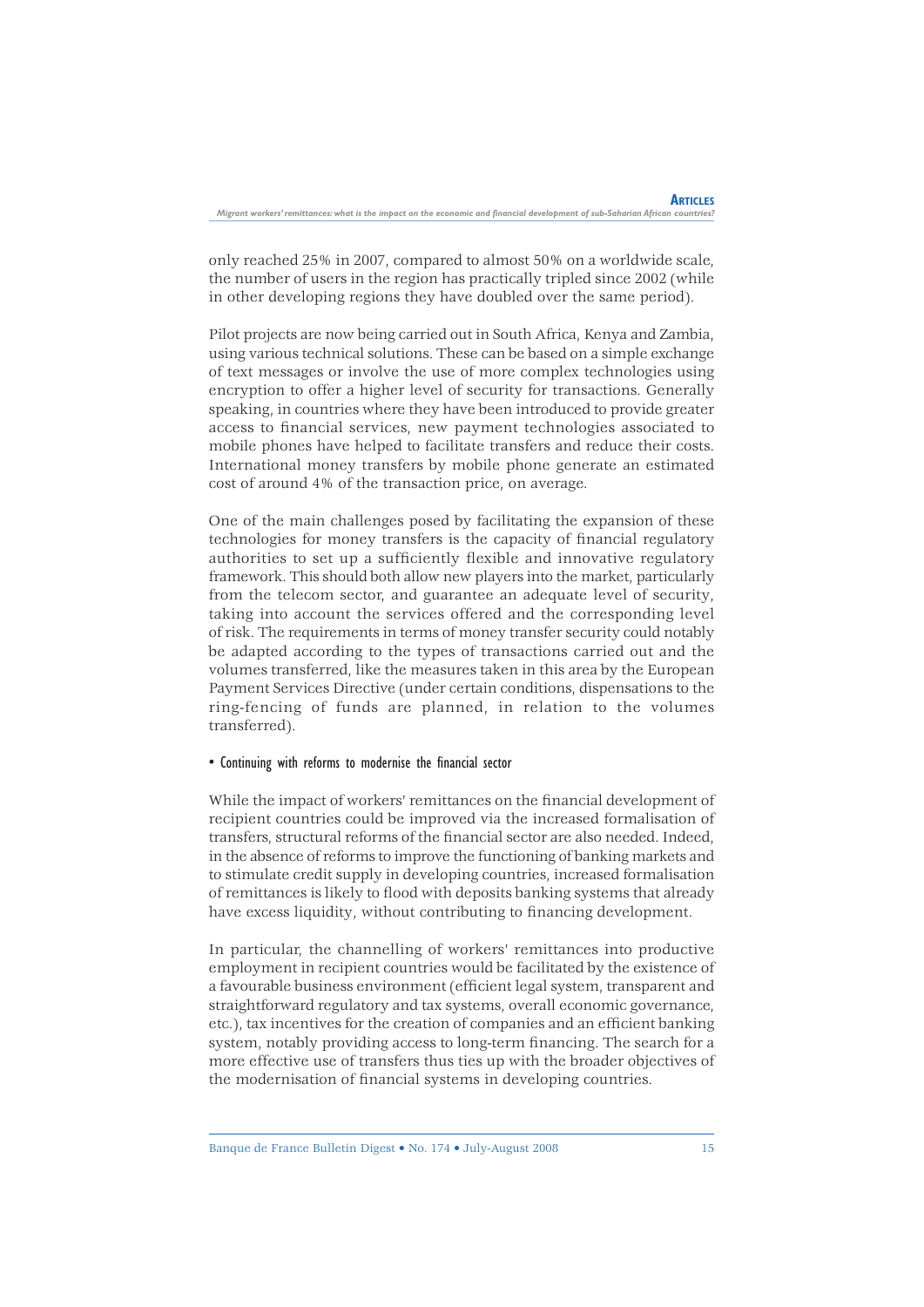*Migrant workers' remittances: what is the impact on the economic and financial development of sub-Saharian African countries?* 

# **Bibliography**

**ARTICLES** 

## **African Development Bank (2008)**

"Remittances by migrants – a development challenge".

### **Aggarwal (R.), Demirgüç-Kunt (A.) and Martinez Peria (M. S.) (2006)**

"Do Workers' Remittances Promote Financial Development?", World Bank Policy Research, *Working Paper* No.3957.

#### **Banque de France (2005)**

"*Les transferts de migrants aux Comores*", *Rapport annuel de la Zone franc.*

#### **Beck (T.), Levine (R.) and Loayza (N.) (2000)**

"Finance and the sources of growth", *Journal of Financial Economics*, Vol.58.

#### **Beck (T.), Demirgüç-Kunt (A.) and Martinez Peria (M.S.) (2006)**

"Banking Services for Everyone? Barriers to Bank Access and Use around the World", *World Bank Policy Research Working Paper Series* No. 4079.

#### **Chami (R.), Barajas (A.), Cosimano (T.), Fullenkamp (C.), Gapen (M.) and Montiel (P.) (2008)**

"Macroeconomic Consequences of Remittances", *IMF Occasional Paper*, No. 259.

#### **Chami (R.), Fullenkamp (C.) and Jahjah (S.) (2005)**

 "Are Immigrant Remittance Flows a Source of Capital for Development?", *IMF Staff Papers*, Vol 52, No.1

#### **Da Cruz (V.), Fengler (W.) and Schwartzman (A.) (2004)**

"Remittances to Comoros, Volume, Trends, Impact and Implications", *Africa Region Working Paper Series*, No. 75.

#### **De Luna Martinez (J.) (2005)**

"Workers' Remittances to Developing Countries: A Survey with Central Banks on Selected Public Policy Issues", World Bank, *Policy Research Working Papers* No. 3638.

#### **DFID (2006)**

 "Sending Money Home: A Survey of Remittance Products and Services in the United Kingdom".

#### **Freund (C.) and Spatafora (N.) (2005)**

 "Remittances: Transaction Costs, Determinants and Informal Flows", World Bank, *Policy Research Working Papers* 3704, October.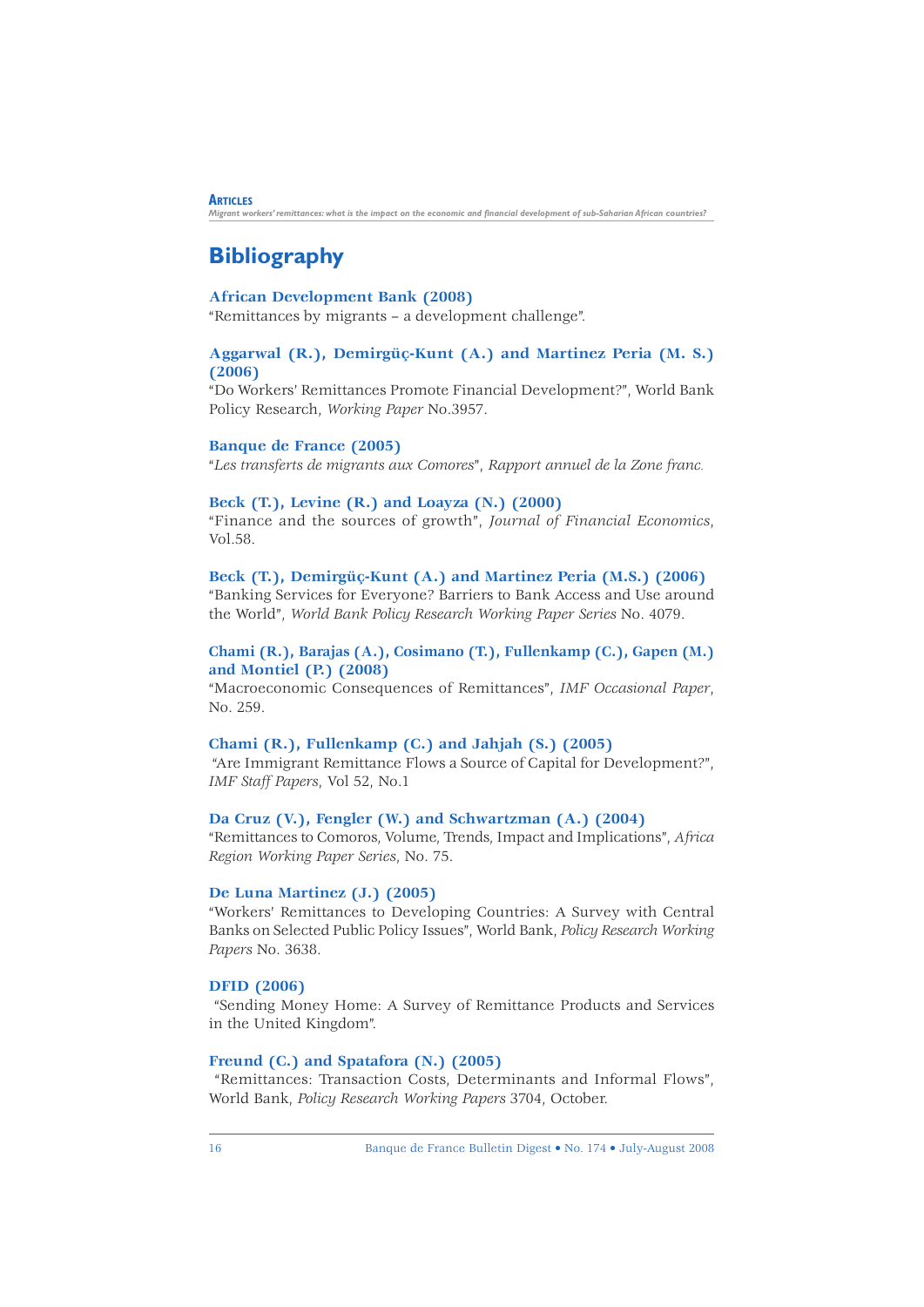**ARTICLES** *Migrant workers' remittances: what is the impact on the economic and fi nancial development of sub-Saharian African countries?*

#### **Giuliano (P.) and Ruiz-Arranz (M.) (2005)**

"Remittances, Financial Development, and Growth", *IMF Working Paper,* No. 05/234.

#### **Gupta (S.), Patillo (C.) and Wagh (S.) (2007)**

"Impact of Remittances on Poverty and Financial Development in Sub-Saharan Africa", *IMF Working Paper*, No. 07/38.

#### **International Monetary Fund (2006)**

Union of the Comoros: Selected Issues and Statistical Appendix, *IMF Country Report*, October.

#### **Kannan (K. P.) and Hari (K. S.) (2002)**

*Kerala's Gulf connection: remittances and their macroeconomic impact*, Saint Joseph Press (India).

#### **Latin American Council (2005)**

"Migrations and remittances in Latin America and the Caribbean: Intra-regional flows and macroeconomic determinants", *XXXI Regular Meeting of the Latin American Council.*

#### **Lemaitre (G.) and Thoreau (C.) (2006)**

"Estimating the foreign-born population on a current basis", OECD.

#### **Levine (R.) (2004)**

"Finance and Growth: Theory and Evidence," *NBER, Working Paper* 10766.

#### **Lucas (R.) and Stark (O.) (1985)**

"Motivations to Remit: Evidence from Botswana", *Journal of Political Economy*, Vol. 93.

#### **Maimbo (S.) and Ratha (D.) (2005)**

"Remittances development impacts and future prospects", World Bank.

#### **Martin (P.), Martin (S.) and Weil (P.) (2002)**

"Best practice options: Mali", International Migration, 40 (3)

#### **Orozco (M.) (2002)**

"Attracting remittances: Market, money and reduced costs", *Report commissioned by the Multilateral Investment Fund of the Inter-American Development Bank.*

#### **Penent (A.) (2004)**

"*Transferts des migrants, un levier pour le fi nancement local du développement ?*", *Techniques Financières et Développement*, No.76.